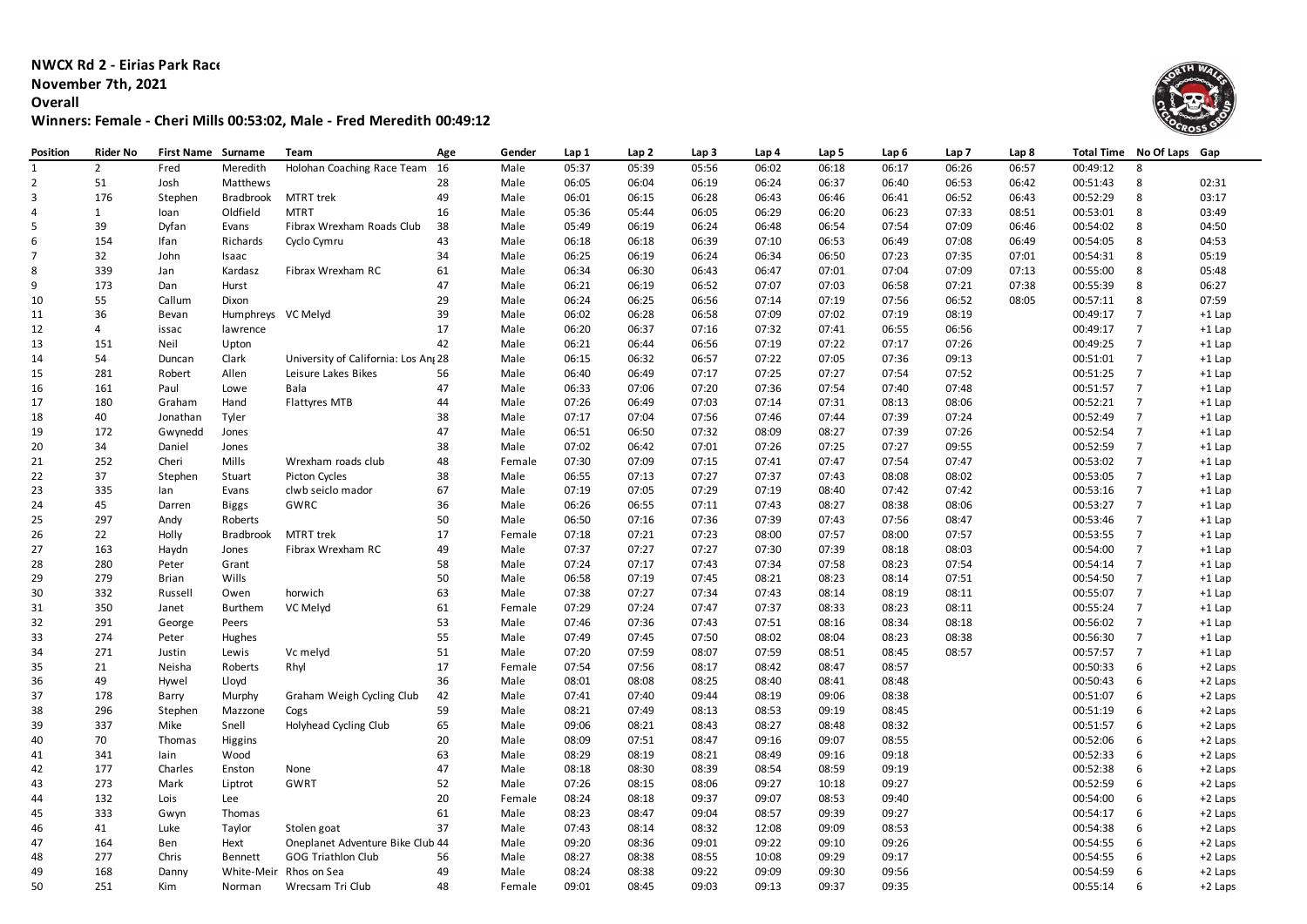## **NWCX Rd 2 - Eirias Park Race**

# **November 7th, 2021**

**Overall**

# **Winners: Female - Cheri Mills 00:53:02, Male - Fred Meredith 00:49:12**



| Position   | Rider No | <b>First Name</b> | Surname   | Team                          | Age | Gender | Lap 1 | Lap 2 | Lap <sub>3</sub> | Lap 4 | Lap 5 | Lap 6 | Lap <sub>7</sub> | Lap 8 |          | Total Time No Of Laps Gap |         |
|------------|----------|-------------------|-----------|-------------------------------|-----|--------|-------|-------|------------------|-------|-------|-------|------------------|-------|----------|---------------------------|---------|
| 51         | 614      | Jan               | Hlinomaz  | N/A                           | 48  | Male   | 09:03 | 08:23 | 09:02            | 09:10 | 09:54 | 09:47 |                  |       | 00:55:19 | 6                         | +2 Laps |
| 52         | 153      | Mark              | Taylor    | <b>Chester Triathlon Club</b> | 40  | Male   | 08:30 | 08:42 | 09:14            | 10:16 | 09:23 | 09:42 |                  |       | 00:55:47 | 6                         | +2 Laps |
| 53         | 322      | Jan               | Rogers    | Chester Tri                   | 56  | Female | 08:37 | 08:46 | 08:48            | 10:34 | 09:44 | 09:22 |                  |       | 00:55:51 | 6                         | +2 Laps |
| 54         | 290      | Neil              |           | Vicars-Harris GOG Triathlon   | 52  | Male   | 09:24 | 09:13 | 09:23            | 09:24 | 09:34 | 09:45 |                  |       | 00:56:43 | 6                         | +2 Laps |
| 55         | 170      | Nigel             | Bosley    |                               | 47  | Male   | 07:36 | 08:18 | 09:05            | 09:02 | 13:57 | 08:58 |                  |       | 00:56:55 | 6                         | +2 Laps |
| 56         | 272      | James             | McQueen   |                               | 52  | Male   | 09:17 | 09:02 | 09:04            | 10:00 | 09:51 | 10:15 |                  |       | 00:57:30 | 6                         | +2 Laps |
| 57         | 275      | lan               | Doughty   | Graham Weigh Racing           | 51  | Male   | 09:31 | 09:07 | 09:39            | 09:47 | 09:48 | 09:37 |                  |       | 00:57:31 | 6                         | +2 Laps |
| 58         |          | Cain              | Jones     | Holyhead Cycling Club         | 17  | Male   | 09:57 | 08:55 | 09:40            | 10:15 | 09:58 | 09:31 |                  |       | 00:58:16 | 6                         | +2 Laps |
| 59         | 293      | David             | Fanning   | V C Melyd                     | 56  | Male   | 08:10 | 08:26 | 09:30            | 09:24 | 13:21 | 11:29 |                  |       | 01:00:21 | 6                         | +2 Laps |
| 60         | 276      | Quentin           | Jones     | <b>Megacold Lampers</b>       | 58  | Male   | 09:49 | 09:52 | 09:52            | 10:06 | 10:23 |       |                  |       | 00:50:02 |                           | +3 Laps |
| 61         | 347      | Emlyn             | Roberts   | Unattached                    | 62  | Male   | 10:09 | 09:30 | 10:36            | 10:55 | 10:10 |       |                  |       | 00:51:21 |                           | +3 Laps |
| 62         | 344      | Andrew            | Lowe      |                               | 63  | Male   | 09:56 | 09:43 | 10:26            | 10:21 | 10:58 |       |                  |       | 00:51:24 |                           | +3 Laps |
| 63         | 292      | Paul              | Mitchell  |                               | 53  | Male   | 10:06 | 09:54 | 10:25            | 10:33 | 10:59 |       |                  |       | 00:51:56 |                           | +3 Laps |
| 64         | 346      | Malcolm           | Harrison  | Rhos on Sea Cycling Club      | 66  | Male   | 09:44 | 09:29 | 10:15            | 11:32 | 11:15 |       |                  |       | 00:52:15 |                           | +3 Laps |
| 65         | 295      | Gareth            | White     |                               | 51  | Male   | 09:43 | 10:13 | 10:06            | 10:37 | 11:40 |       |                  |       | 00:52:19 |                           | +3 Laps |
| 66         | 298      | Stephen           | Lewis     |                               | 50  | Male   | 13:14 | 11:08 | 09:34            | 10:02 | 09:44 |       |                  |       | 00:53:42 |                           | +3 Laps |
| 67         | 136      | Katrina           | Jenkinson |                               | 28  | Female | 10:07 | 10:04 | 10:43            | 12:00 | 13:07 |       |                  |       | 00:56:00 |                           | +3 Laps |
| 68         | 289      | Graham            | Whalley   | LYME RC                       | 55  | Male   | 11:00 | 11:57 | 12:24            | 15:01 |       |       |                  |       | 00:50:22 |                           | +4 Laps |
| <b>DNF</b> | 282      | Marcus            | Abbotts   | AUDLEM CYCLING CLUB           | 55  | Male   | 07:41 | 07:43 | 09:59            |       |       |       |                  |       | 00:25:23 |                           | +5 Laps |
| <b>DNF</b> | 53       | Luke              | Simmonds  | Wheelism                      | 19  | Male   | 06:22 | 06:53 |                  |       |       |       |                  |       | 00:13:15 |                           | +6 Laps |
| <b>DNF</b> | 135      | Lucy              | Lee       | Team LDN                      | 23  | Female | 06:47 | 07:33 |                  |       |       |       |                  |       | 00:14:21 |                           | +6 Laps |
| <b>DNF</b> | 286      | Fergus            | Murray    |                               | 54  | Male   | 10:07 |       |                  |       |       |       |                  |       | 00:10:07 |                           | +7 Laps |
|            |          |                   |           |                               |     |        |       |       |                  |       |       |       |                  |       |          |                           |         |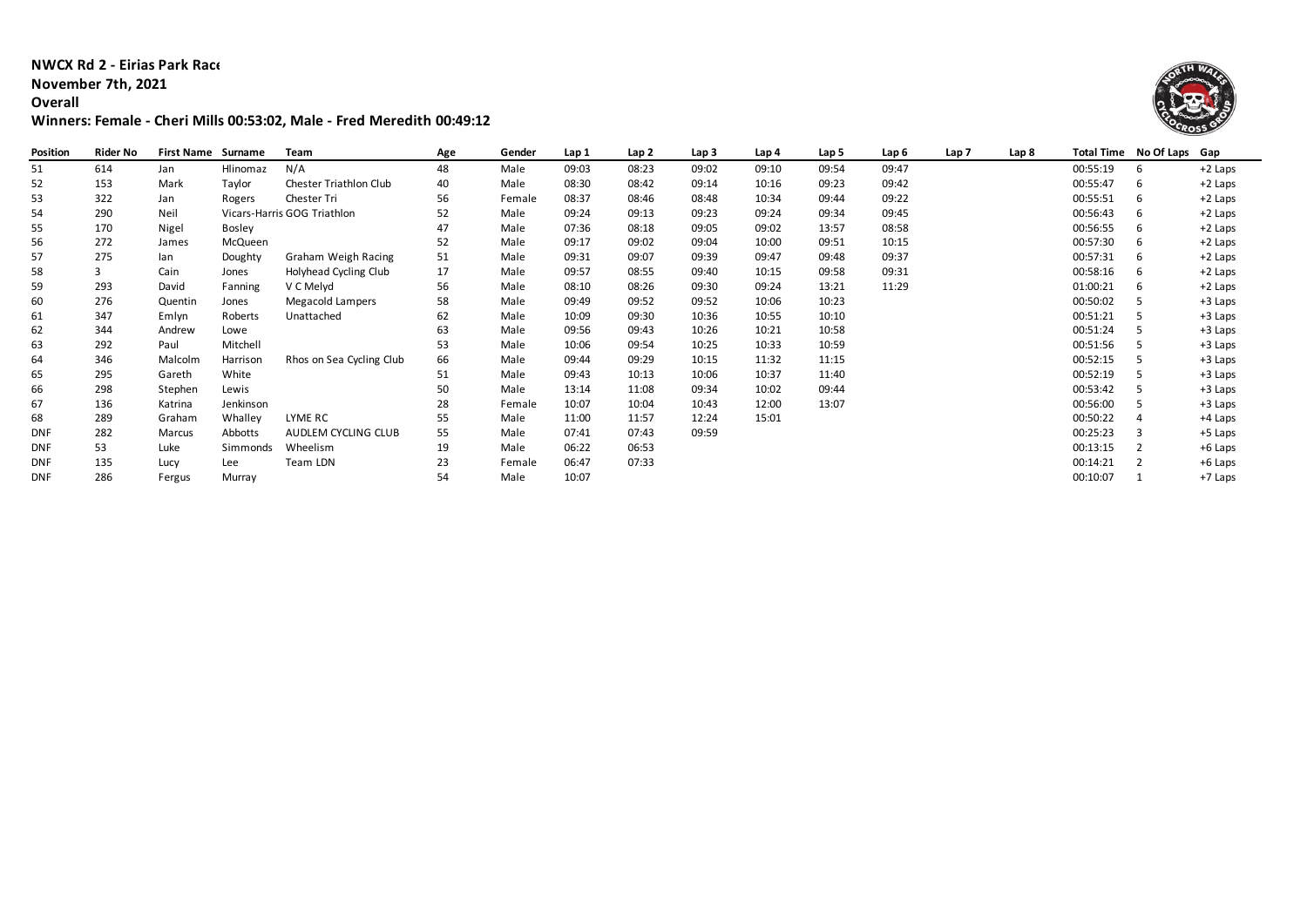#### **NWCX Rd 2 - Eirias Park Race November 7th, 2021 Adults (Female) Winner: Lois Lee 00:54:00**



| Position   | Rider No | <b>First Name</b> | Surname   | Team     | Δσε | Gender | Lap : | Lap 2 | Lap 3 | Lap 4 | Lap 5 | Lap 6 | Lap i | Lap 8 | <b>Total Time</b> | No Of Laps Gap |          |
|------------|----------|-------------------|-----------|----------|-----|--------|-------|-------|-------|-------|-------|-------|-------|-------|-------------------|----------------|----------|
|            | 132      | Lois              | Lee       |          |     | Female | 08:24 | 08:18 | 09:3' | 09:07 | 08:5. | 09:40 |       |       | 00:54:00          |                |          |
|            | 136      | Katrina           | Jenkinson |          |     | Female | 10:07 | 10:0  | 10:43 | 12:00 | 13:07 |       |       |       | 00:56:00          |                | $+1$ Lar |
| <b>DNF</b> | 135      | Lucy              | Lee       | Team LDN |     | Female | 06:47 | 07:33 |       |       |       |       |       |       | 00:14:21          |                | +4 Laps  |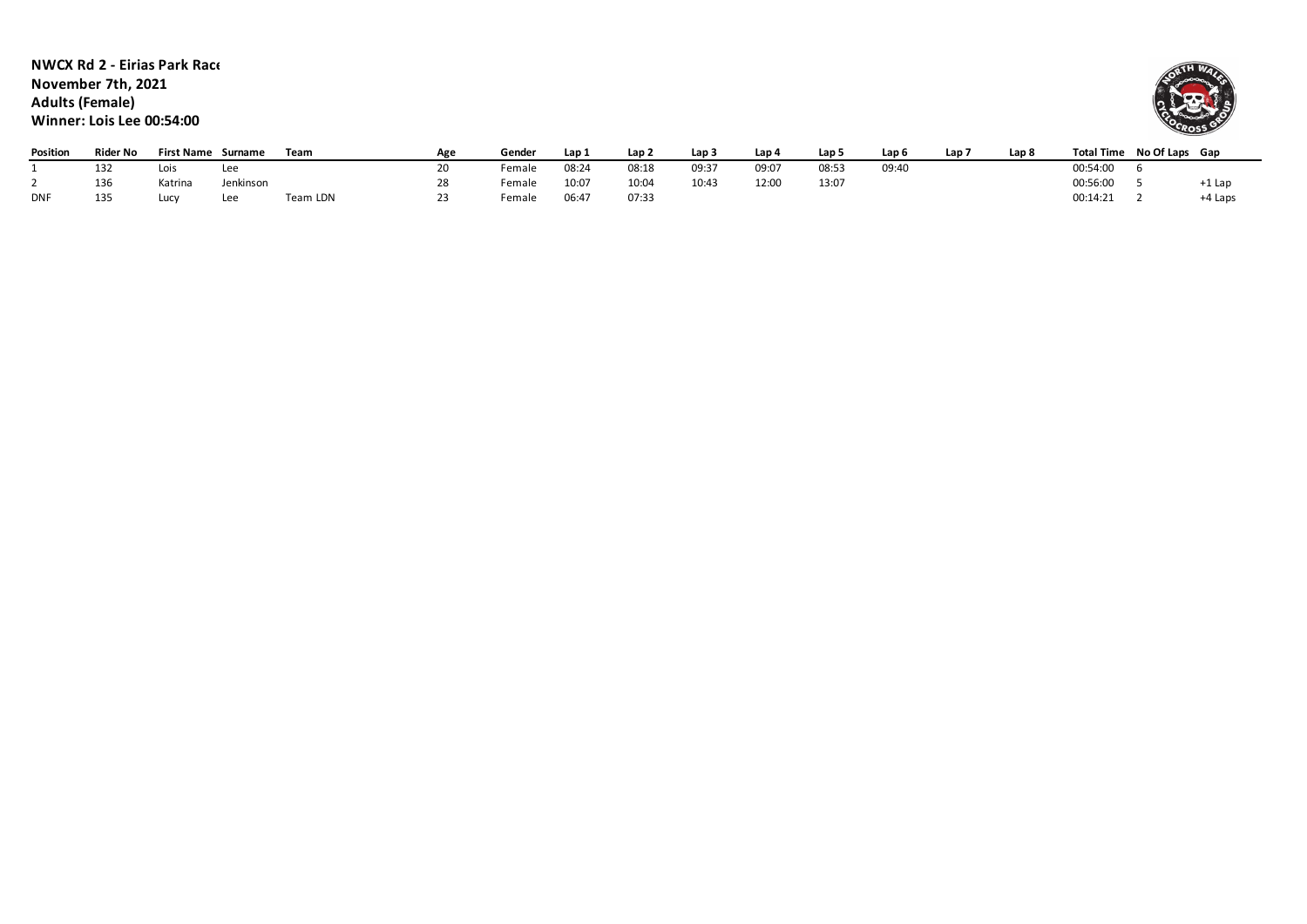### **NWCX Rd 2 - Eirias Park Race 3 November 7th, 2021 Adults (Male) Winner: Josh Matthews 00:51:43**



| Position   | Rider No | <b>First Name</b> | Surname            | Team                                | Age | Gender | Lap 1 | Lap 2 | Lap 3 | Lap 4 | Lap 5 | Lap 6 | Lap <sub>7</sub> | Lap 8 |          | Total Time No Of Laps Gap |           |
|------------|----------|-------------------|--------------------|-------------------------------------|-----|--------|-------|-------|-------|-------|-------|-------|------------------|-------|----------|---------------------------|-----------|
|            | 51       | Josh              | Matthews           |                                     | 28  | Male   | 06:05 | 06:04 | 06:19 | 06:24 | 06:37 | 06:40 | 06:53            | 06:42 | 00:51:43 | 8                         |           |
|            | 39       | Dyfan             | Evans              | Fibrax Wrexham Roads Club           | 38  | Male   | 05:49 | 06:19 | 06:24 | 06:48 | 06:54 | 07:54 | 07:09            | 06:46 | 00:54:02 |                           | 02:19     |
|            | 32       | John              | Isaac              |                                     | 34  | Male   | 06:25 | 06:19 | 06:24 | 06:34 | 06:50 | 07:23 | 07:35            | 07:01 | 00:54:31 |                           | 02:47     |
| 4          | 55       | Callum            | Dixon              |                                     | 29  | Male   | 06:24 | 06:25 | 06:56 | 07:14 | 07:19 | 07:56 | 06:52            | 08:05 | 00:57:11 | -8                        | 05:28     |
|            | 36       | Bevan             | Humphreys VC Melyd |                                     | 39  | Male   | 06:02 | 06:28 | 06:58 | 07:09 | 07:02 | 07:19 | 08:19            |       | 00:49:17 |                           | $+1$ Lap  |
| b          | 54       | Duncan            | Clark              | University of California: Los An 28 |     | Male   | 06:15 | 06:32 | 06:57 | 07:22 | 07:05 | 07:36 | 09:13            |       | 00:51:01 |                           | $+1$ Lap  |
|            | 40       | Jonathan          | Tyler              |                                     | 38  | Male   | 07:17 | 07:04 | 07:56 | 07:46 | 07:44 | 07:39 | 07:24            |       | 00:52:49 |                           | $+1$ Lap  |
| 8          | 34       | Daniel            | Jones              |                                     | 38  | Male   | 07:02 | 06:42 | 07:01 | 07:26 | 07:25 | 07:27 | 09:55            |       | 00:52:59 |                           | $+1$ Lap  |
| 9          | 37       | Stephen           | Stuart             | Picton Cycles                       | 38  | Male   | 06:55 | 07:13 | 07:27 | 07:37 | 07:43 | 08:08 | 08:02            |       | 00:53:05 |                           | $+1$ Lap  |
| 10         | 45       | Darren            | <b>Biggs</b>       | GWRC                                | 36  | Male   | 06:26 | 06:55 | 07:11 | 07:43 | 08:27 | 08:38 | 08:06            |       | 00:53:27 |                           | $+1$ Lap  |
| 11         | 49       | Hywel             | Lloyd              |                                     | 36  | Male   | 08:01 | 08:08 | 08:25 | 08:40 | 08:41 | 08:48 |                  |       | 00:50:43 | b                         | $+2$ Laps |
| 12         | 70       | Thomas            | Higgins            |                                     | 20  | Male   | 08:09 | 07:51 | 08:47 | 09:16 | 09:07 | 08:55 |                  |       | 00:52:06 | h                         | $+2$ Laps |
| 13         | 41       | Luke              | Taylor             | Stolen goat                         | 37  | Male   | 07:43 | 08:14 | 08:32 | 12:08 | 09:09 | 08:53 |                  |       | 00:54:38 |                           | +2 Laps   |
| <b>DNF</b> | 53       | Luke              | Simmonds           | Wheelism                            | 19  | Male   | 06:22 | 06:53 |       |       |       |       |                  |       | 00:13:15 |                           | +6 Laps   |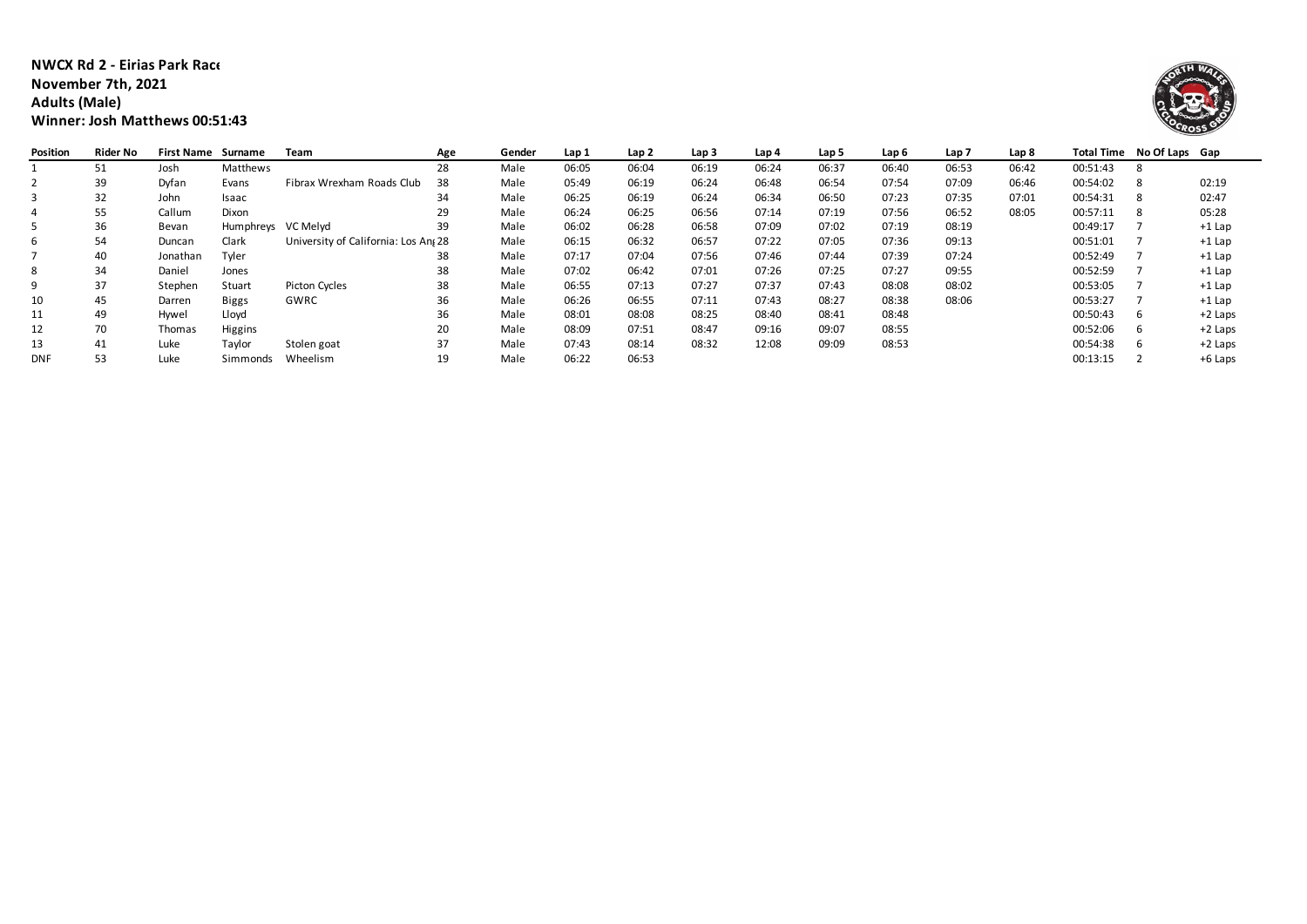**NWCX Rd 2 - Eirias Park Race 3 November 7th, 2021 Under 18's (Female) Winner: Holly Bradbrook 00:53:55**



| Position | Rider No  | <b>First Name</b> | Surname   | Team      | Age | Gender             |       | Lap 2 | Lap 3 | Lap 4 | Lap 5 | Lap <sub>6</sub> | Lap <sup>-</sup> | Lap 8 | Total Time No Of Laps Gap |          |
|----------|-----------|-------------------|-----------|-----------|-----|--------------------|-------|-------|-------|-------|-------|------------------|------------------|-------|---------------------------|----------|
|          | <u>__</u> | Holly             | Bradbrook | MTRT trek |     | Female             | 07:18 | 07:21 | 07:23 | 08:00 | 07:5  | 08:00            | 07:57            |       | 00:53:55                  |          |
|          |           | Neisha            | Roberts   | Rhvl      |     | <sup>⊏</sup> emale | 07:54 | 07:56 | 08:1  | 08:42 | 08:47 | 08:57            |                  |       | 00:50:33                  | $+1$ Lap |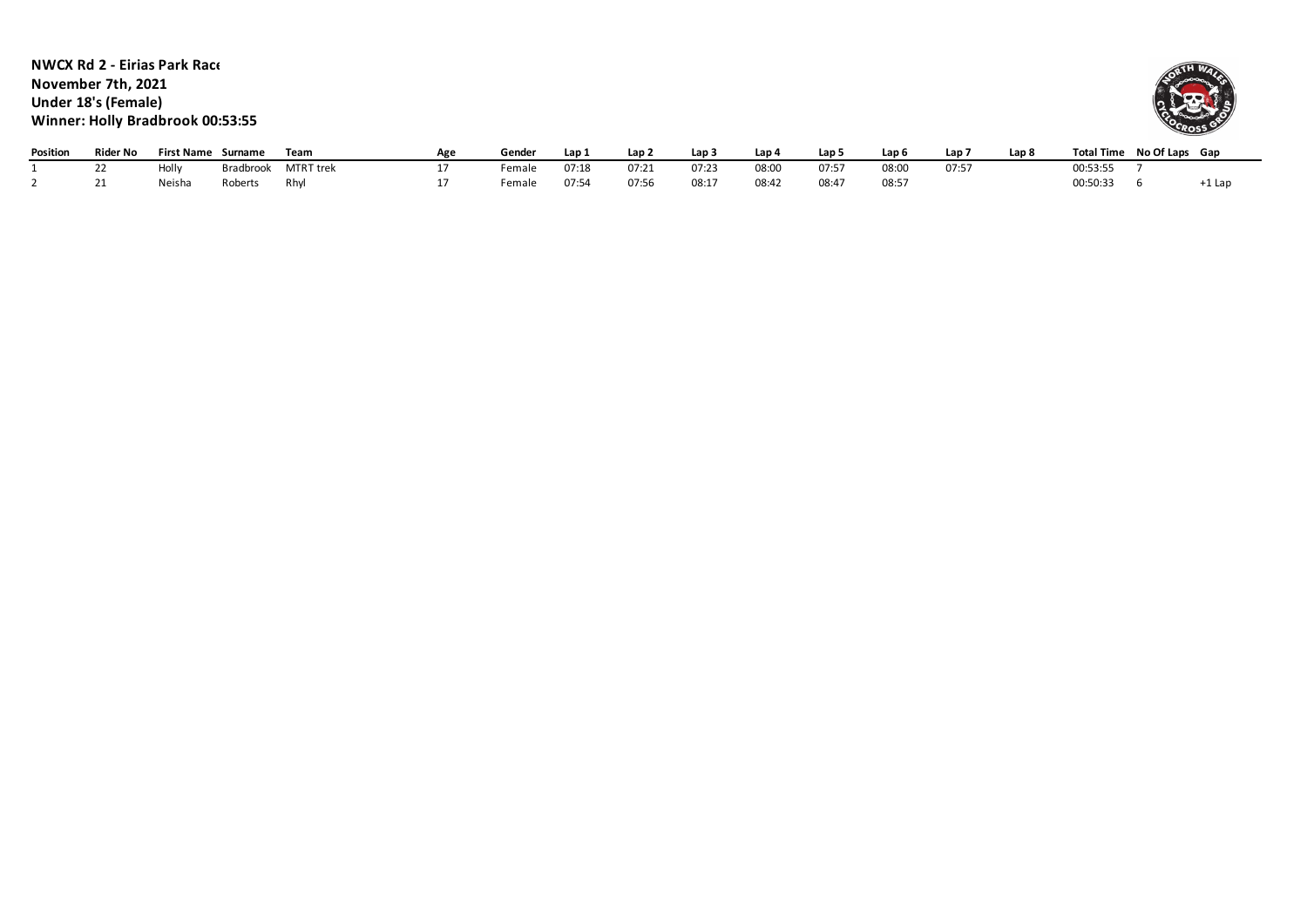### **NWCX Rd 2 - Eirias Park Race November 7th, 2021 Under 18's (Male) Winner: Fred Meredith 00:49:12**



| Position | <b>Rider No</b> | First Name Surname |          | Team                          | Age | Gender | Lap 1 | Lap 2 | Lap <sub>3</sub> | Lap 4 | Lap 5 | Lap 6 | Lap 7 | Lap 8 | Total Time | No Of Laps Gap |         |
|----------|-----------------|--------------------|----------|-------------------------------|-----|--------|-------|-------|------------------|-------|-------|-------|-------|-------|------------|----------------|---------|
|          |                 | Fred               | Meredith | Holohan Coaching Race Team 16 |     | Male   | 05:37 | 05:39 | 05:56            | 06:02 | 06:18 | 06:1  | 06:26 | 06:5  | 00:49:12   |                |         |
|          |                 | loan               | Oldfield | MTR <sup>-</sup>              |     | Male   | 05:36 | 05:44 | 06:05            | 06:29 | 06:20 | 06:23 | 07:33 | 08:51 | 00:53:01   |                | 03:49   |
|          |                 | issac              | lawrence |                               |     | Male   | 06:20 | 06:37 | 07:16            | 07:32 | 07:41 | 06:55 | 06:56 |       | 00:49:17   |                | +1 Lar  |
|          |                 | Cain               | Jones    | Holyhead Cycling Club         |     | Male   | 09:57 | 08:55 | 09:40            | 10:15 | 09:58 | 09:31 |       |       | 00:58:16   |                | +2 Laps |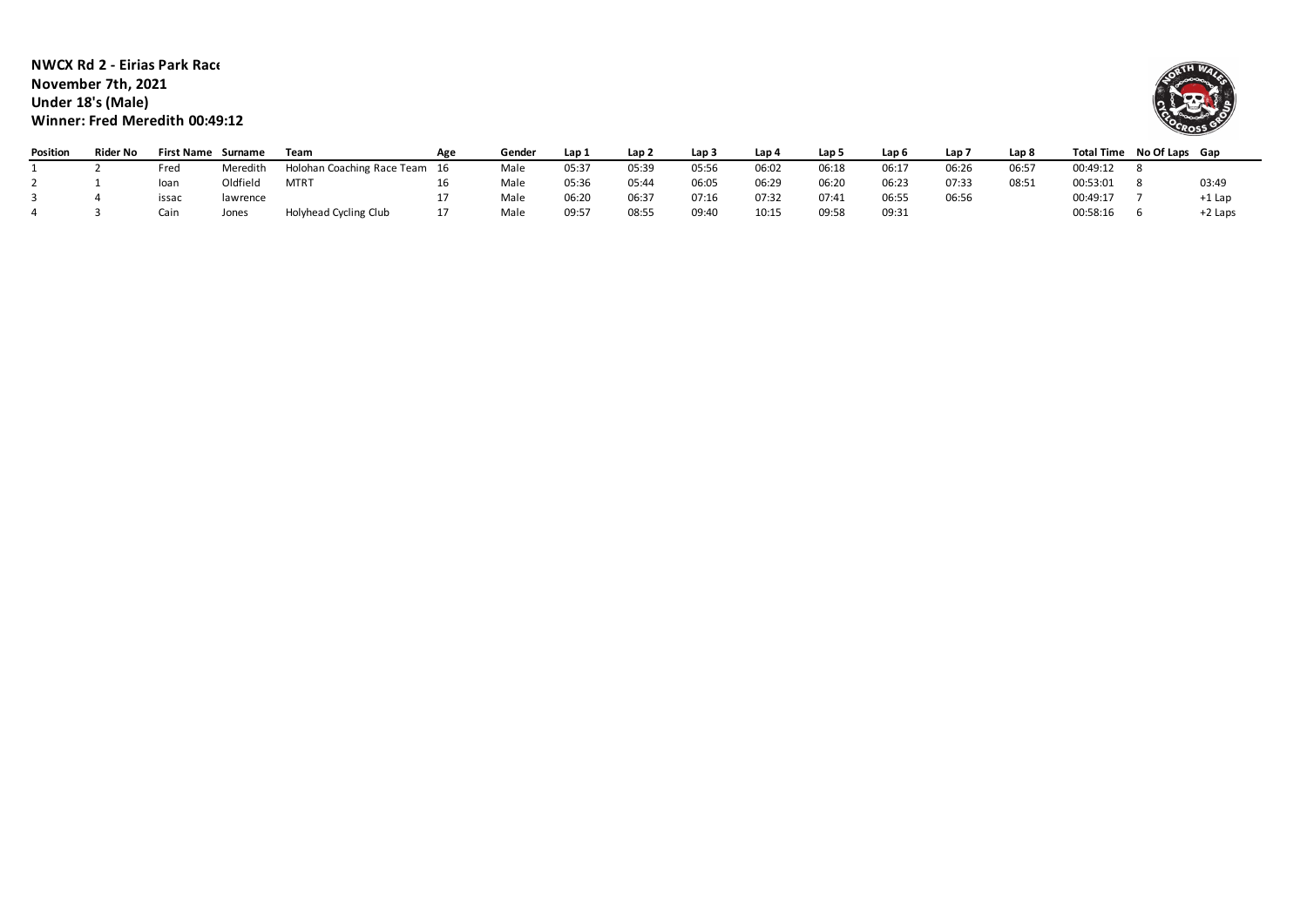**NWCX Rd 2 - Eirias Park Race 3 November 7th, 2021 Vet 40 (Female) Winner: Cheri Mills 00:53:02**



| Position | Rider No   | <b>First Name</b> | Surname | Team               | Ag. | Gende. | Lap   | Lan . | Lap : | Lap <sub>c</sub> | Lap!       | Lap 6                 | Lap   | Lap & | <b>Total Time</b> | No Of Laps | Gap    |
|----------|------------|-------------------|---------|--------------------|-----|--------|-------|-------|-------|------------------|------------|-----------------------|-------|-------|-------------------|------------|--------|
|          | nr:<br>ےرے | ™er<br>ושונ       | Mill:   | Wrexham roads club |     | Female | 07:30 | 07:09 | 07:15 | 07:41            | 07:47      | 07.5                  | 07:47 |       | 00:53:02          |            |        |
|          | ᅩJ         | Kim               | Normar  | Wrecsam Tri Club   |     | Female | 09:07 | 08:45 | 09:03 | 09:13            | $09:3^{-}$ | 09.31<br><b>UJ.J.</b> |       |       | 00:55:14          |            | ∙⊥ ∟di |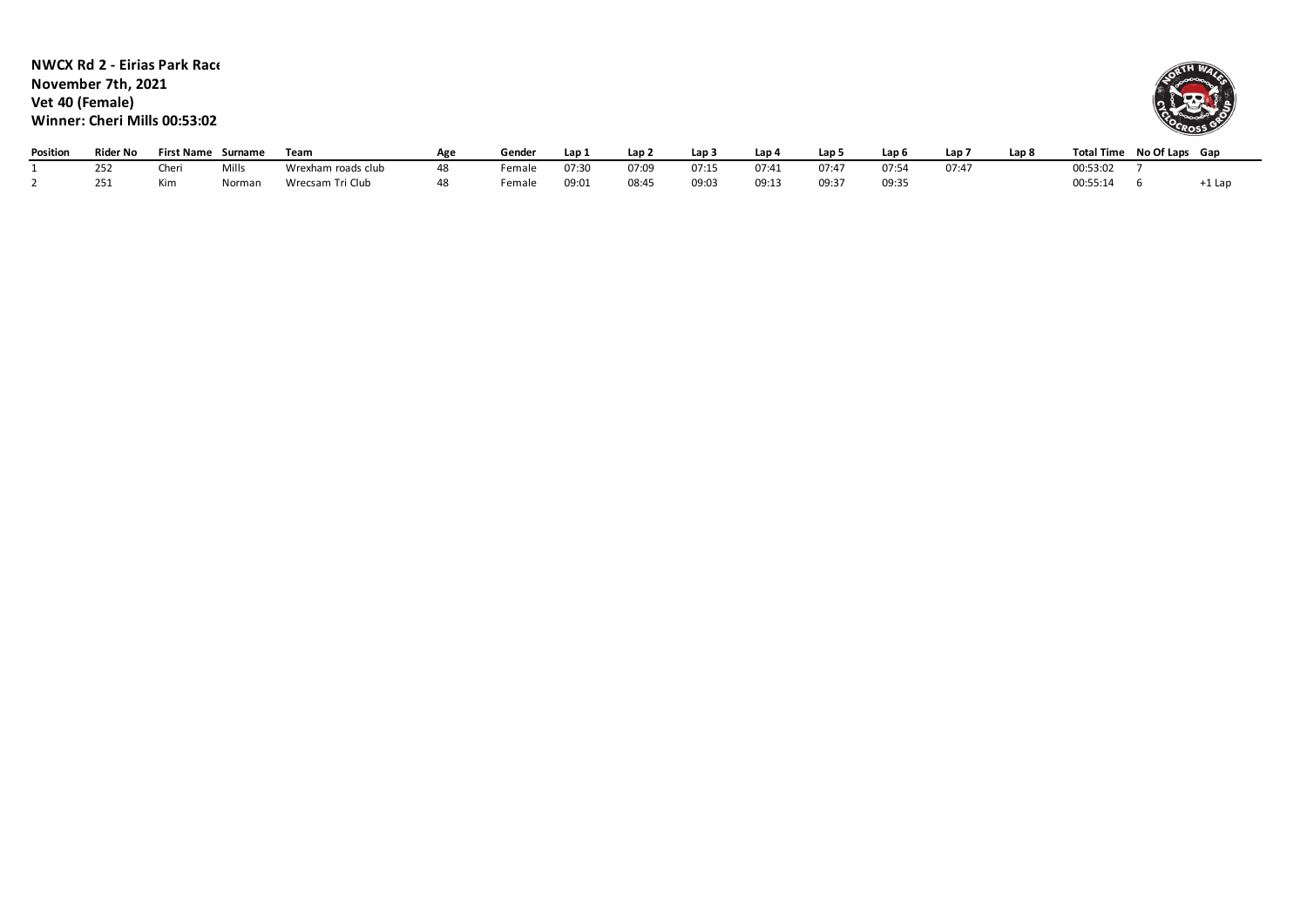#### **NWCX Rd 2 - Eirias Park Race 3 November 7th, 2021 Vet 40 (Male) Winner: Stephen Bradbrook 00:52:29**



| Position | Rider No | <b>First Name</b> | Surname          | Team                             | Age | Gender | Lap 1 | Lap 2 | Lap 3 | Lap 4 | Lap 5 | Lap 6 | Lap <sub>7</sub> | Lap 8 |          | Total Time No Of Laps Gap |           |
|----------|----------|-------------------|------------------|----------------------------------|-----|--------|-------|-------|-------|-------|-------|-------|------------------|-------|----------|---------------------------|-----------|
|          | 176      | Stephen           | <b>Bradbrook</b> | <b>MTRT</b> trek                 | 49  | Male   | 06:01 | 06:15 | 06:28 | 06:43 | 06:46 | 06:41 | 06:52            | 06:43 | 00:52:29 |                           |           |
|          | 154      | Ifan              | Richards         | Cyclo Cymru                      | 43  | Male   | 06:18 | 06:18 | 06:39 | 07:10 | 06:53 | 06:49 | 07:08            | 06:49 | 00:54:05 |                           | 01:36     |
| 3        | 173      | Dan               | Hurst            |                                  | 47  | Male   | 06:21 | 06:19 | 06:52 | 07:07 | 07:03 | 06:58 | 07:21            | 07:38 | 00:55:39 |                           | 03:10     |
|          | 151      | Neil              | Upton            |                                  | 42  | Male   | 06:21 | 06:44 | 06:56 | 07:19 | 07:22 | 07:17 | 07:26            |       | 00:49:25 |                           | $+1$ Lap  |
|          | 161      | Paul              | Lowe             | Bala                             | 47  | Male   | 06:33 | 07:06 | 07:20 | 07:36 | 07:54 | 07:40 | 07:48            |       | 00:51:57 |                           | $+1$ Lap  |
| 6        | 180      | Graham            | Hand             | <b>Flattyres MTB</b>             | 44  | Male   | 07:26 | 06:49 | 07:03 | 07:14 | 07:31 | 08:13 | 08:06            |       | 00:52:21 |                           | $+1$ Lap  |
|          | 172      | Gwynedd           | Jones            |                                  | 47  | Male   | 06:51 | 06:50 | 07:32 | 08:09 | 08:27 | 07:39 | 07:26            |       | 00:52:54 |                           | $+1$ Lap  |
| 8        | 163      | Haydn             | Jones            | Fibrax Wrexham RC                | 49  | Male   | 07:37 | 07:27 | 07:27 | 07:30 | 07:39 | 08:18 | 08:03            |       | 00:54:00 |                           | $+1$ Lap  |
|          | 178      | Barry             | Murphy           | Graham Weigh Cycling Club        | 42  | Male   | 07:41 | 07:40 | 09:44 | 08:19 | 09:06 | 08:38 |                  |       | 00:51:07 | h                         | $+2$ Laps |
|          | 177      | Charles           | Enston           | None                             | 47  | Male   | 08:18 | 08:30 | 08:39 | 08:54 | 08:59 | 09:19 |                  |       | 00:52:38 |                           | +2 Laps   |
| 11       | 164      | Ben               | Hext             | Oneplanet Adventure Bike Club 44 |     | Male   | 09:20 | 08:36 | 09:01 | 09:22 | 09:10 | 09:26 |                  |       | 00:54:55 | h                         | +2 Laps   |
| 12       | 168      | Danny             |                  | White-Meir Rhos on Sea           | 49  | Male   | 08:24 | 08:38 | 09:22 | 09:09 | 09:30 | 09:56 |                  |       | 00:54:59 | h                         | +2 Laps   |
| 13       | 614      | Jan               | Hlinomaz         | N/A                              | 48  | Male   | 09:03 | 08:23 | 09:02 | 09:10 | 09:54 | 09:47 |                  |       | 00:55:19 |                           | $+2$ Laps |
| 14       | 153      | Mark              | Taylor           | Chester Triathlon Club           | 40  | Male   | 08:30 | 08:42 | 09:14 | 10:16 | 09:23 | 09:42 |                  |       | 00:55:47 | h                         | +2 Laps   |
| 15       | 170      | Nigel             | <b>Bosley</b>    |                                  | 47  | Male   | 07:36 | 08:18 | 09:05 | 09:02 | 13:57 | 08:58 |                  |       | 00:56:55 |                           | $+2$ Laps |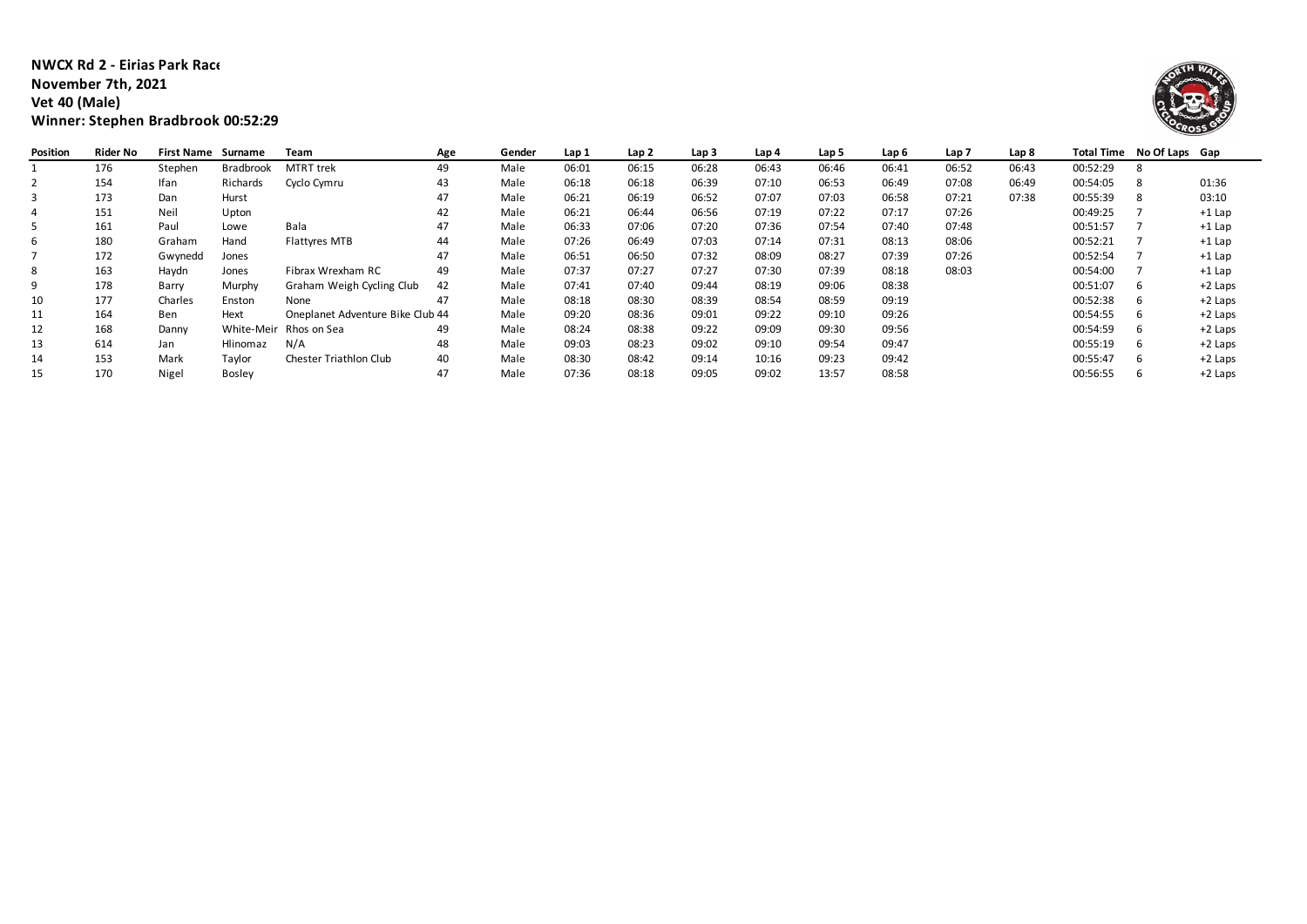|                 |                    | <b>NWCX Rd 2 - Eirias Park Race</b> |        |             |     |        |       |                  |       |       |       |       |                  |       |                           |
|-----------------|--------------------|-------------------------------------|--------|-------------|-----|--------|-------|------------------|-------|-------|-------|-------|------------------|-------|---------------------------|
|                 | November 7th, 2021 |                                     |        |             |     |        |       |                  |       |       |       |       |                  |       |                           |
| Vet 50 (Female) |                    |                                     |        |             |     |        |       |                  |       |       |       |       |                  |       |                           |
|                 |                    | Winner: Jan Rogers 00:55:51         |        |             |     |        |       |                  |       |       |       |       |                  |       | <b>VOCROSS</b>            |
| Position        | Rider No           | First Name Surname                  |        | Team        | Age | Gender | Lap 1 | Lap <sub>2</sub> | Lap 3 | Lap 4 | Lap 5 | Lap 6 | Lap <sub>7</sub> | Lap 8 | Total Time No Of Laps Gap |
|                 | 322                | Jan                                 | Rogers | Chester Tri | 56  | Female | 08:37 | 08:46            | 08:48 | 10:34 | 09:44 | 09:22 |                  |       | 00:55:51                  |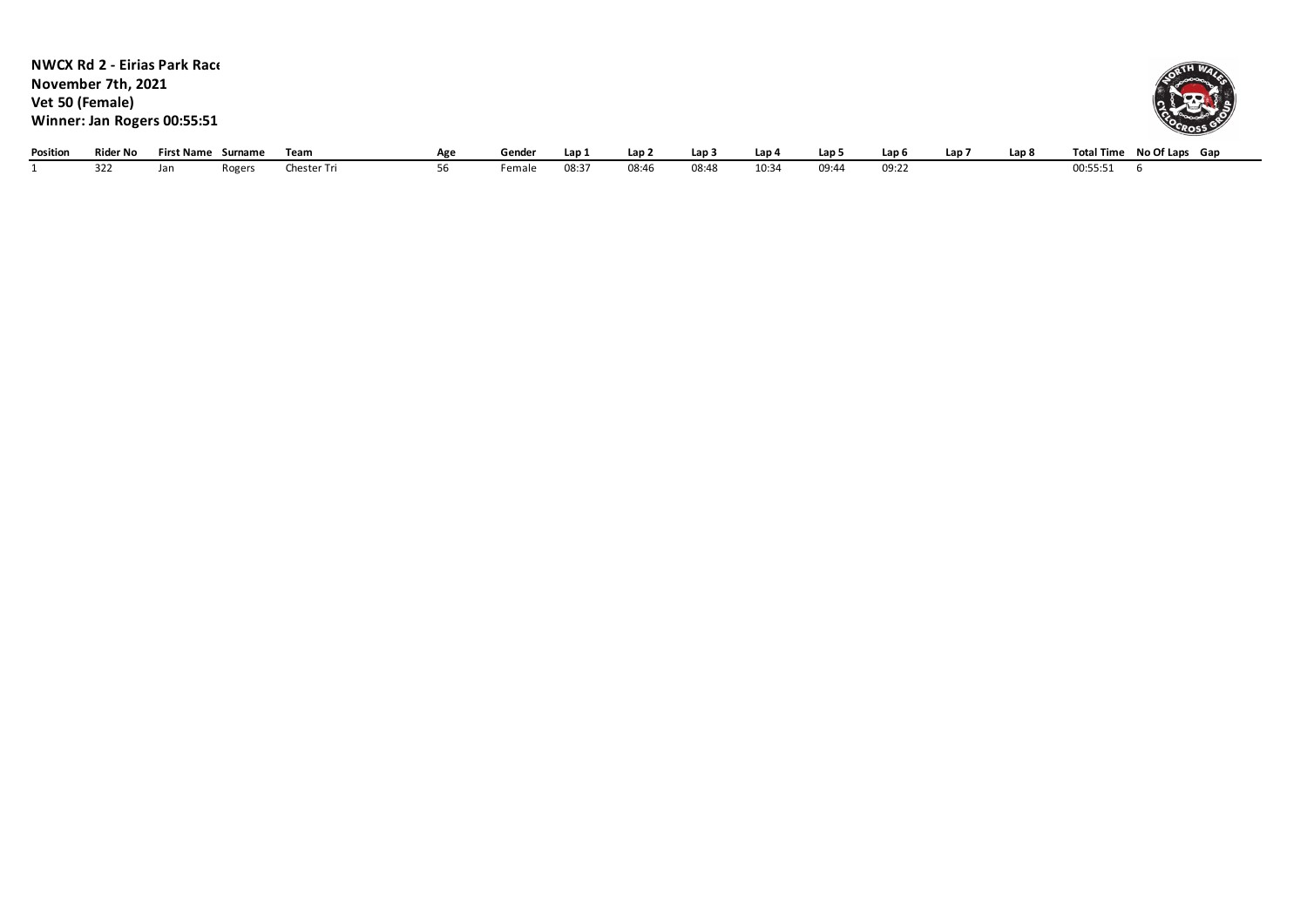### **NWCX Rd 2 - Eirias Park Race 3 November 7th, 2021 Vet 50 (Male) Winner: Robert Allen 00:51:25**



| Position   | <b>Rider No</b> | <b>First Name</b> | Surname  | Team                        | Age | Gender | Lap 1 | Lap <sub>2</sub> | Lap 3 | Lap 4 | Lap 5 | Lap 6 | Lap <sub>7</sub> | Lap 8 |          | Total Time No Of Laps Gap |          |
|------------|-----------------|-------------------|----------|-----------------------------|-----|--------|-------|------------------|-------|-------|-------|-------|------------------|-------|----------|---------------------------|----------|
|            | 281             | Robert            | Allen    | Leisure Lakes Bikes         | 56  | Male   | 06:40 | 06:49            | 07:17 | 07:25 | 07:27 | 07:54 | 07:52            |       | 00:51:25 |                           |          |
| 2          | 297             | Andy              | Roberts  |                             | 50  | Male   | 06:50 | 07:16            | 07:36 | 07:39 | 07:43 | 07:56 | 08:47            |       | 00:53:46 |                           | 02:21    |
| -3         | 280             | Peter             | Grant    |                             | 58  | Male   | 07:24 | 07:17            | 07:43 | 07:34 | 07:58 | 08:23 | 07:54            |       | 00:54:14 |                           | 02:50    |
|            | 279             | Brian             | Wills    |                             | 50  | Male   | 06:58 | 07:19            | 07:45 | 08:21 | 08:23 | 08:14 | 07:51            |       | 00:54:50 |                           | 03:25    |
| -5         | 291             | George            | Peers    |                             | 53  | Male   | 07:46 | 07:36            | 07:43 | 07:51 | 08:16 | 08:34 | 08:18            |       | 00:56:02 |                           | 04:38    |
| 6          | 274             | Peter             | Hughes   |                             | 55  | Male   | 07:49 | 07:45            | 07:50 | 08:02 | 08:04 | 08:23 | 08:38            |       | 00:56:30 |                           | 05:06    |
|            | 271             | Justin            | Lewis    | Vc melyd                    | 51  | Male   | 07:20 | 07:59            | 08:07 | 07:59 | 08:51 | 08:45 | 08:57            |       | 00:57:57 |                           | 06:33    |
| 8          | 296             | Stephen           | Mazzone  | Cogs                        | 59  | Male   | 08:21 | 07:49            | 08:13 | 08:53 | 09:19 | 08:45 |                  |       | 00:51:19 | 6                         | $+1$ Lap |
| 9          | 273             | Mark              | Liptrot  | GWRT                        | 52  | Male   | 07:26 | 08:15            | 08:06 | 09:27 | 10:18 | 09:27 |                  |       | 00:52:59 | 6                         | $+1$ Lap |
| 10         | 277             | Chris             | Bennett  | <b>GOG Triathlon Club</b>   | 56  | Male   | 08:27 | 08:38            | 08:55 | 10:08 | 09:29 | 09:17 |                  |       | 00:54:55 | 6                         | $+1$ Lap |
| 11         | 290             | Neil              |          | Vicars-Harris GOG Triathlon | 52  | Male   | 09:24 | 09:13            | 09:23 | 09:24 | 09:34 | 09:45 |                  |       | 00:56:43 | 6                         | $+1$ Lap |
| 12         | 272             | James             | McQueen  |                             | 52  | Male   | 09:17 | 09:02            | 09:04 | 10:00 | 09:51 | 10:15 |                  |       | 00:57:30 | 6                         | $+1$ Lap |
| 13         | 275             | lan               | Doughty  | Graham Weigh Racing         | 51  | Male   | 09:31 | 09:07            | 09:39 | 09:47 | 09:48 | 09:37 |                  |       | 00:57:31 | 6                         | $+1$ Lap |
| 14         | 293             | David             | Fanning  | V C Melyd                   | 56  | Male   | 08:10 | 08:26            | 09:30 | 09:24 | 13:21 | 11:29 |                  |       | 01:00:21 | 6                         | $+1$ Lap |
| 15         | 276             | Quentin           | Jones    | Megacold Lampers            | 58  | Male   | 09:49 | 09:52            | 09:52 | 10:06 | 10:23 |       |                  |       | 00:50:02 |                           | +2 Laps  |
| 16         | 292             | Paul              | Mitchell |                             | 53  | Male   | 10:06 | 09:54            | 10:25 | 10:33 | 10:59 |       |                  |       | 00:51:56 |                           | +2 Laps  |
| 17         | 295             | Gareth            | White    |                             | 51  | Male   | 09:43 | 10:13            | 10:06 | 10:37 | 11:40 |       |                  |       | 00:52:19 |                           | +2 Laps  |
| 18         | 298             | Stephen           | Lewis    |                             | 50  | Male   | 13:14 | 11:08            | 09:34 | 10:02 | 09:44 |       |                  |       | 00:53:42 |                           | +2 Laps  |
| 19         | 289             | Graham            | Whalley  | LYME RC                     | 55  | Male   | 11:00 | 11:57            | 12:24 | 15:01 |       |       |                  |       | 00:50:22 |                           | +3 Laps  |
| <b>DNF</b> | 282             | Marcus            | Abbotts  | AUDLEM CYCLING CLUB         | 55  | Male   | 07:41 | 07:43            | 09:59 |       |       |       |                  |       | 00:25:23 |                           | +4 Laps  |
| <b>DNF</b> | 286             | Fergus            | Murray   |                             | 54  | Male   | 10:07 |                  |       |       |       |       |                  |       | 00:10:07 |                           | +6 Laps  |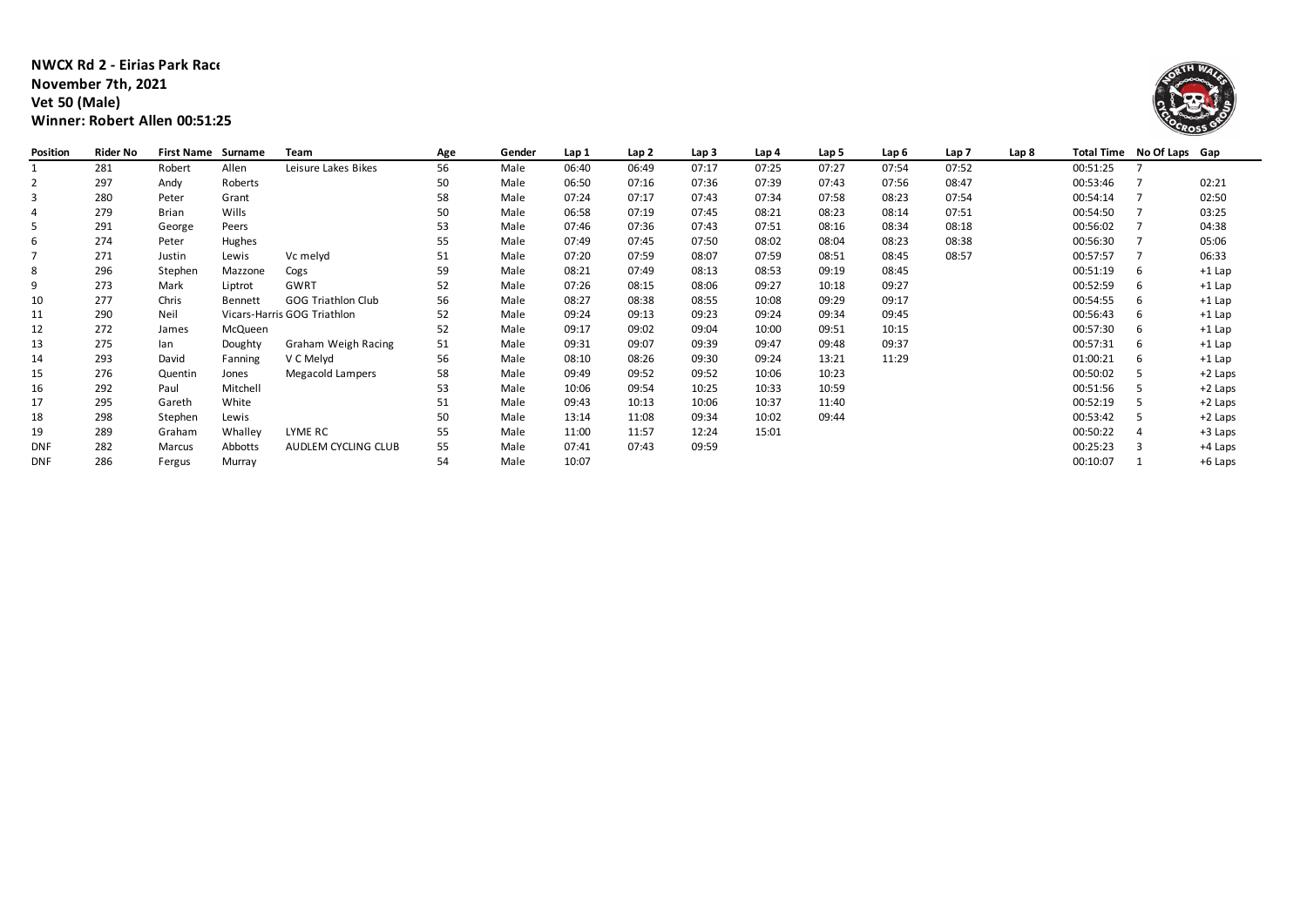| <b>Position</b> | <b>Rider No</b>                       | <b>First Name</b>                                                     | Surname | Team | Age | Gender | Lap 1 | Lap <sub>2</sub> | Lap 3 | Lap 4 | Lap 5 | Lap 6 | Lap 7 | Lap <sub>8</sub> | Total Time No Of Laps Gap  |
|-----------------|---------------------------------------|-----------------------------------------------------------------------|---------|------|-----|--------|-------|------------------|-------|-------|-------|-------|-------|------------------|----------------------------|
|                 | November 7th, 2021<br>Vet 60 (Female) | <b>NWCX Rd 2 - Eirias Park Race</b><br>Winner: Janet Burthem 00:55:24 |         |      |     |        |       |                  |       |       |       |       |       |                  | ORTH WAY<br><b>COCROSS</b> |
|                 |                                       |                                                                       |         |      |     |        |       |                  |       |       |       |       |       |                  |                            |

1 350 Janet Burthem VC Melyd 61 Female 07:29 07:24 07:47 07:37 08:33 08:23 08:11 00:55:24 7